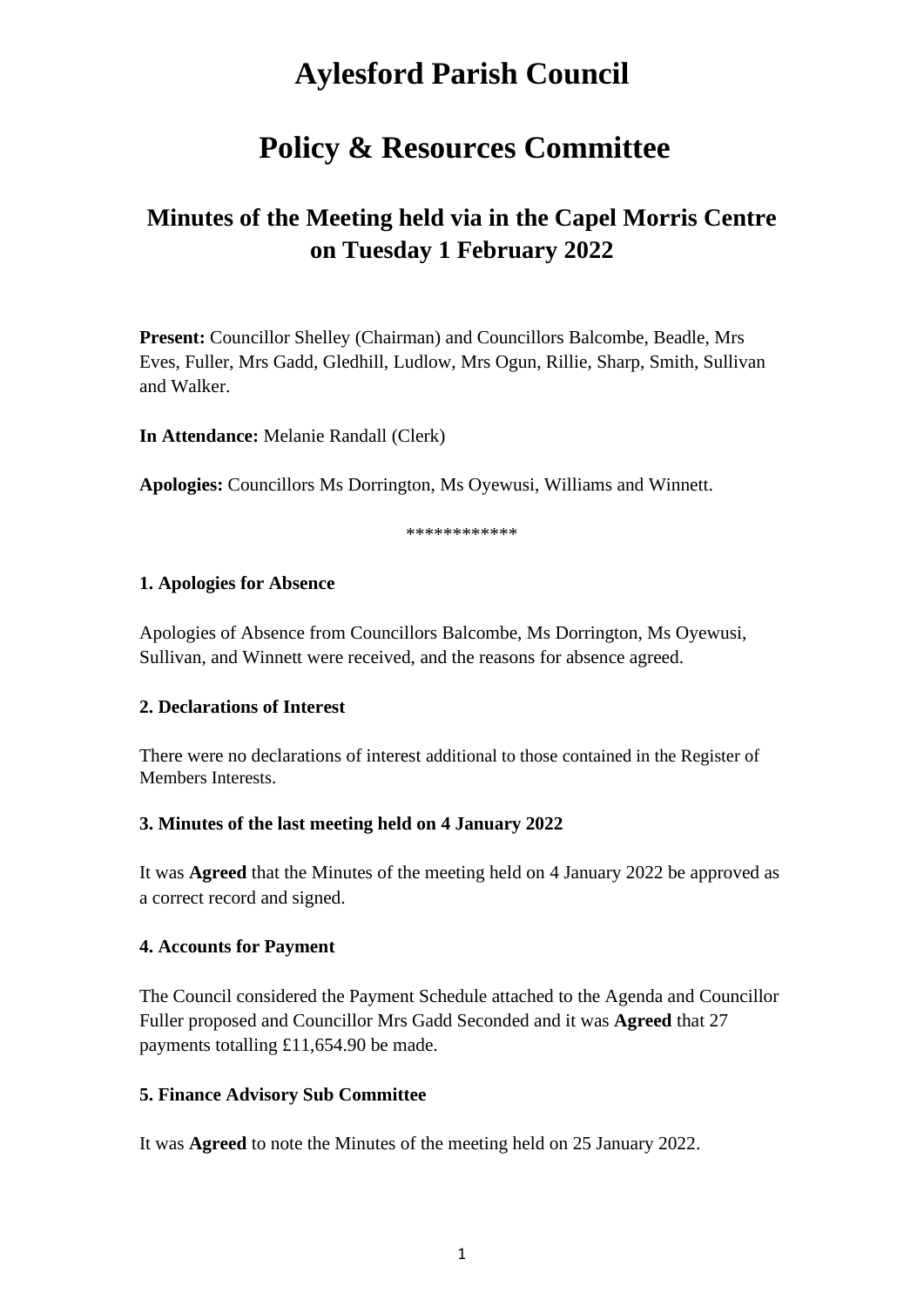#### **6. Law and Order**

**6.1** CCTV in the High Street, Aylesford

The Clerk reported that she has received the quote to erect the CCTV in Aylesford High Street which is  $£2,580 + vat$ . This includes £380 for them to attend a course to work on street furniture, this is a requirement from KCC who's streetlighting column it is. After discussion it was **Agreed** that subject to any other permissions that may be required to erect a camera in a public place that the quote be accepted and the Council proceeds. **Closed**

### **6.2 Police Report**

No report received since the last meeting of this committee.

# **7. KALC**

The notes of the meeting held on 27 January 2022 were tabled and noted. **Noted**

#### **8. TMBC/Parish Partnership Panel Meeting**

It was noted that the next meeting is due to take place in January 2022. **Noted** 

#### **9. Council Vacancies**

It was Noted that there are currently no Vacancies. **Noted**

#### **10. Public Convenience Review**

The Clerk reported that herself and Councillor Balcombe recently had a site meeting with St Peter's School Head Teacher and TMBC's Property Services to discuss the conversion of the public convenience in the Aylesford High Street now the plans have been drawn up. All internal walls will be removed so it becomes one inside open space. One children's toilet and sink will be put into a small room with a lockable storage cupboard. The existing door at the back and all windows will be replaced with UPVC ones. The front 'entrance' will be blocked off, by way of railings on top of the existing wall and a small metal gate will be put in for access as the school will need to maintain the area, keeping it clear of litter and weeds etc. After discussion it was **Agreed** to grant permission for the proposed conversion to take place. The Clerk will look at the lease and make arrangements to have the lease altered to take into account the planned conversion. **Ongoing**

# **11. The Governments Welcome Back Fund**

The Clerk reported that the two planters have arrived and will be installed within the next couple of months. **Ongoing**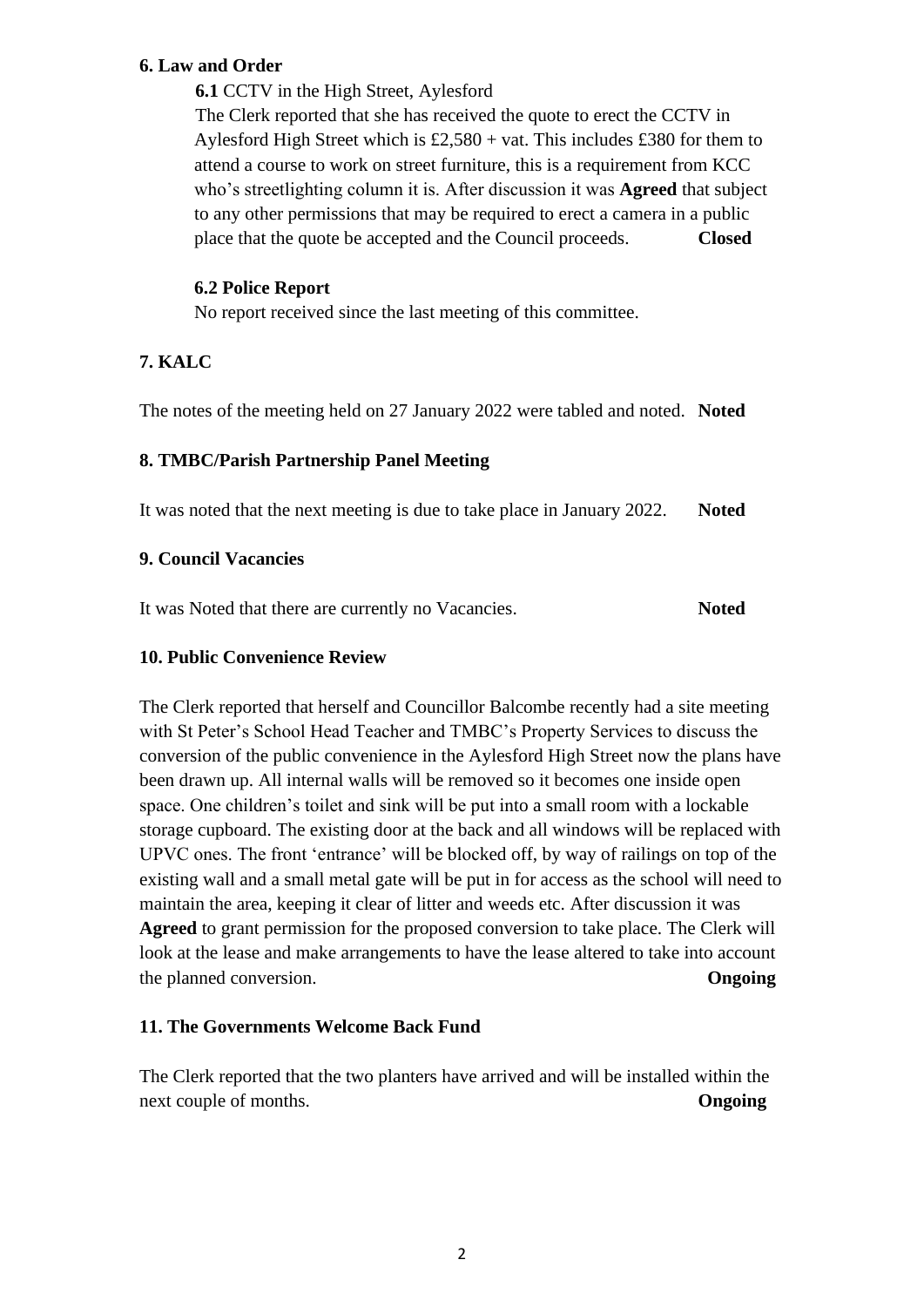#### **12. RBLI Base Camp**

The Clerk reported that she had been told there had been some form of vandalism in the Base Camp play area. The Base Camp Café is due to re-open in about two weeks' time. **Ongoing**

#### **13. Adoption of Aylesford Station**

The Chairman reported that he is in the process of applying for funding to do some projects at the station. The Clerk will speak to an Eccles resident who has lived in the area for a number of years and will ask if he would write a short piece about Aylesford for the planned story board. **Ongoing**

#### **14. KCC – Contain Outbreak Management Fund**

The Clerk reported that she had applied for £5,807.51 and was pleased to inform the Council that the application had been successful and the funding was received on 18 January 2022. **Closed**

#### **15. Aylesford Christmas Market**

The Clerk confirmed that had spoken to The Friars and their Christmas Market is on the 26 and 27 November 2022. The Aylesford Christmas Market is on 26 November 2022. **Closed**

#### **16. Aylesford Flood Plan**

There was no update as the Clerk has not yet received confirmation from the St Peter and St Paul's Church that the Church could be used in the event of a flood in the village and residents have to leave their homes. The Clerk will report back when she is informed of a decision. **Ongoing**

#### **17. Section 106 Wish List**

No further progress has been made due to workload. However; the Clerk and Councillor Fuller have spoken about it and Councillor Fuller had made some suggestions for things that could possibly be included and this will be followed up in the coming weeks' **Ongoing**

# **18. Independent Planning Advice for Developments that may be submitted to TMBC up to 31 March 2022 – Councillor Beadle to report**

Councillor Beadle asked for the Councils consideration to authorise expenditure for independent planning advice for any planning applications that may be submitted to TMBC between now and 31 March 2022. The Clerk reminded members that there are no funds in the budget for 2021/22 and it is in fact in a minus due to monies already spent. She explained that any minus figure will be taken from the 2022/23 allocation. Land at Eccles was discussed as the application has now been submitted to the